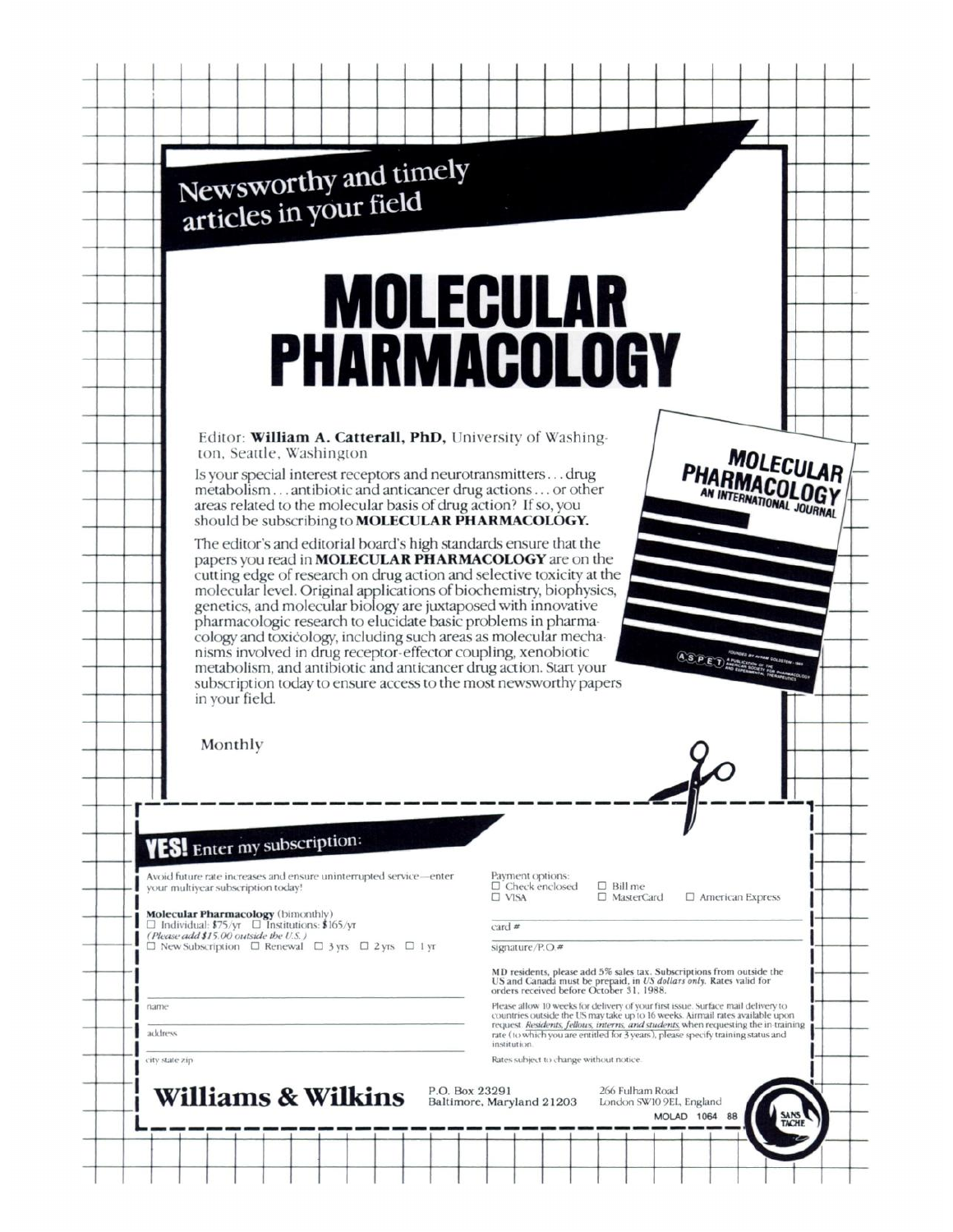## **INSTRUCTIONS TO AUTHORS**

*Molecular Pharmacology* will publish the results of investigations that contribute significant new information on drug action or selective toxicity at the molecular level. The term "drug" is defined broadly to include chemicals that selectively modify biological function.

Suitable papers are those that describe applications of the methods of biochemistry, biophysics, genetics, and molecular biology to problems in pharmacology or toxicology. Also suitable are reports of fundamental investigations which, although not concerned directly with drugs, nevertheless provide an immediate basis for further study of the molecular mechanism of drug action. Observations of phenomena that shed no light upon underlying molecular interactions are not appropriate for publication. Comparative studies, such as those involving drug-receptor or drug-enzyme interactions that already have been well characterized in other types of cells or tissues, also are inappropriate for publication unless they contribute significant new insight into mechanisms.

Specific areas of interest include: identification and characterization of receptors for hormones, growth factors, neurotransmitters, toxins, and other drugs; analysis of receptor response pathways; drug effects on metabolic pathways, biosynthesis and degradation of macromolecules, and cellular regulatory mechanisms; analysis of drug-receptor and drug-enzyme interactions; effects of drugs on structure and properties of macromolecules and membranes; relationships between drug structure and activity; molecular mechanisms of drug metabolism; distribution and transport between biological compartments; molecular mechanisms of chemical mutagenesis, carcinogenesis, and teratogenesis; and molecular mechanisms of selective toxicity, drug allergy, and pharmacogenetics.

*Page charges.* Authors will be billed at the rate of \$30.00 per page after the paper has been published. It is expected that the page charge will be paid if funds are available for that purpose from the author's institution or from thesponsor of this research. Payment of the charge is not a condition for publication. In case of personal financial hardship, page charges will be waived. Neither the editors nor the reviewers will have knowledge as to who has paid the charge, and this payment always will be considered entirely voluntary.

## *Submission of manuscript.* Manuscripts are published in English only and should be sent to **Dr. William A. Catterall, Editor,** *Molecular Pharmacology,* **Department of Pharmacology, SJ-30, University of Washington, Seattle, Washington** 98195, U. S. A.

The expenses associated with the review of manuscripts submitted to *Molecular Pharmacology* and other ASPET-sponsored jour nals that are devoted to publishing original research articles have escalated dramatically in recent years because of ever-increasing costs of postage, supplies, and other office expenses, and the growing number of manuscripts submitted for publication. Thus, it has become necessary for ASPET to follow the example of several other scientific societies which have instituted uniform manuscript han dling fees. *Therefore, all manuscripts must be accompanied either by a check for \$30 (in U. S. funds drawn on a U. S. bank payable to ASPET) or by a validated purchase order from the authors* '*institution.* The review process for submitted manuscripts will be delayed until the manuscript handling fee or purchase order is received in the Editor's office. If submission of the manuscript handling fee entails a personal financial hardship to the author(s), the fee will be waived. In that event, the author(s) should submit a request for waiver of the fee when the manuscript is submitted.

Manuscripts should be typewritten double-spaced with ample margins on one side of the paper,  $8\frac{1}{2} \times 11$  inches (ca. 215  $\times$  280) mm). Submit four complete copies of the manuscript and four copies of each figure, plus one original drawing or photograph of each figure. Each half-tone figure requires four original drawings or photographs. All pages should be numbered consecutively beginning with the title page. Limit your reference listings to the minimal number required to document the manuscript adequately. In most instances 30 references or fewer should suffice.

Under usual circumstances reviewers will be instructed to return only their comments to the editorial office and to destroy manu scripts after a final decision on their acceptability has been made.

Original drawings and single copies of manuscripts not accepted for publication will be returned to the authors upon request.

It is understood that the manuscripts and the results they contain will not have been published previously and are not being submitted elsewhere. Manuscripts are accepted for review with the under standing that all persons listed as authors have given their approval for the submission of the paper; further, that any person cited as a source of personal communications has approved such citation. Written authorization may be required at the Editor's discretion. Articles and any other material published in *Mok'culor Pharmacol ogy* represent the opinions of the author(s) and should not be construed to reflect the opinions of the Editor(s) and the Publisher. If and when a manuscript is published, it will become the sole property of the Journal.

Authors submitting a manuscript do so on the understanding that if it is accepted for publication, copyright in the article, including the right to reproduce the article in all forms and media, shall be assigned exclusively to the Society for Pharmacology and Experi mental Therapeutics. No reasonable request by the author for permission to reproduce any of his or her contributions to the journal will be refused.

*Accelerated Communications.* In order to provide a mechanism for rapid publication of novel experimental findings of unusual and timely significance, manuscripts will be accepted for consideration **as** Accelerated Communications. Accelerated Communications are not intended for publication of preliminary results. Manuscripts submitted under this category should present novel results that are clearly documented and should make a conceptual advance in their field. They will be reviewed by the same criteria applied to regular papers in *Molecular Pharmacology.* The manuscript should be ac companied by a transmittal letter briefly outlining the significance of the work and providing a list of at least three scientists who would be appropriate reviewers.

Accelerated Communications will be reviewed as rapidly as pos sible with the aim of reaching an editorial decision within four weeks of receipt of the manuscript. It is expected that Accelerated Communications which are accepted will be published in essentially the form submitted. Manuscripts accepted without revision will be published within four to five months of initial receipt. Manuscripts accepted with a requirement for minor revisions will be published two or three months following receipt of a suitably revised version.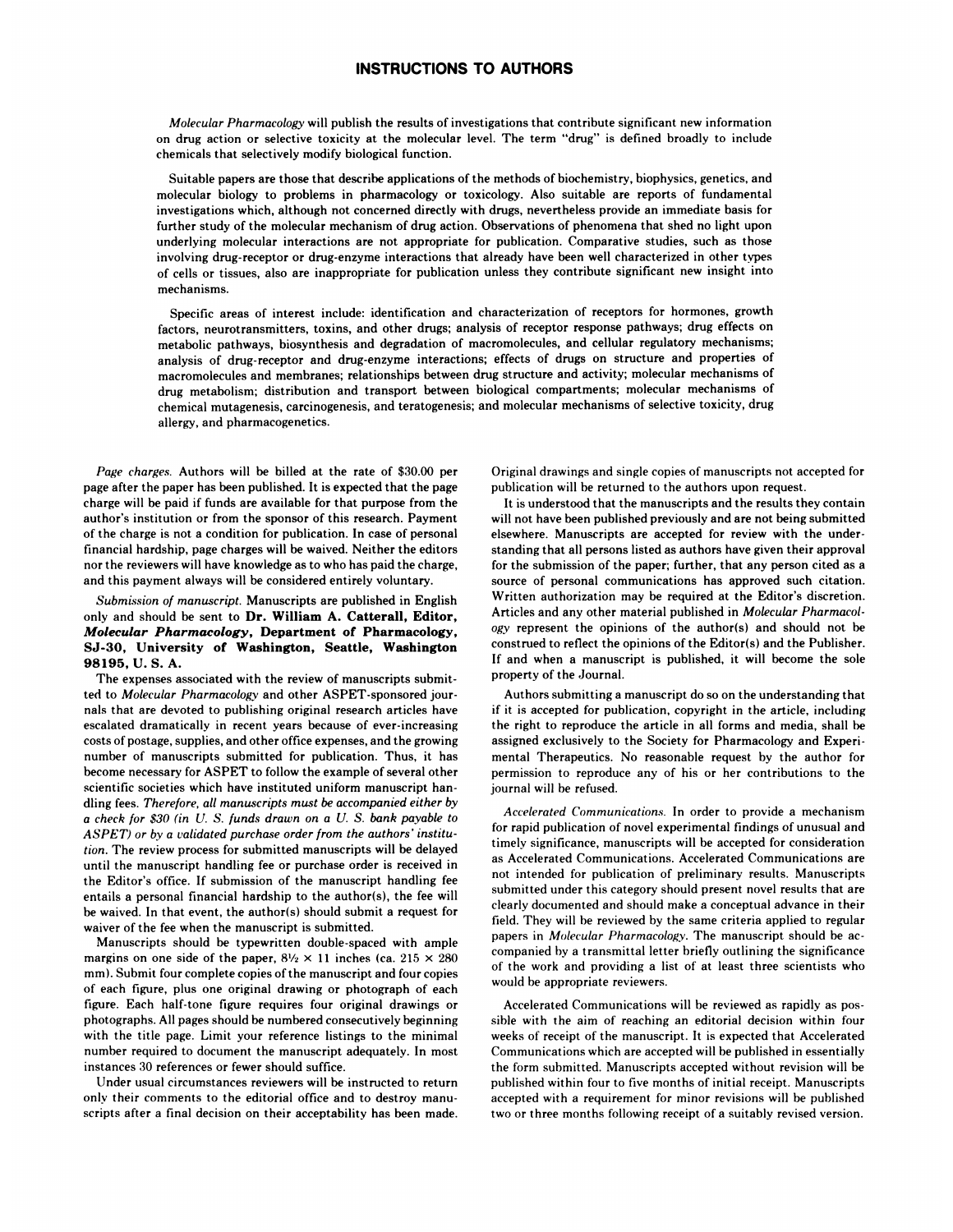All manuscripts that require major revisions or that do not fit the criteria for Accelerated Communications will be returned to authors for revision and further consideration as a regular paper. Such manuscripts will retain the original submission date if revised versions are received in a timely manner.

Accelerated Communications may be submitted in the same style as regular manuscripts. Results and Discussion may be combined at the discretion of the authors. Manuscripts must not exceed five printed pages in the journal. This corresponds approximately to 25 double-spaced typewritten pages ( 1 -inch margins) including all com ponents of the manuscript and counting each figure as a page of typewritten text. Manuscripts that are judged to be too long will be considered as regular papers.

*Organization and style of manuscripts.* The policy of the Journal is to allow authors maximum freedom in organizing and presenting their material, and in expressing their ideas, provided only that clarity and conciseness are achieved. For most manuscripts, the most suitable format is: (1) Summary, (2) Introduction, (3) Materials and Methods, (4) Results, and (5) Discussion.

Certain conventions must be observed. Chemical and mathematical formulas and abbreviations should follow the *Instructions to Authors of the Journal of Biological Chemistry* (Vol. 261, pp. 1-11, January 10, 1986). Drugs must be referred to by their generic or chemical names throughout the text, but may be identified by trade name in parentheses or a footnote. The systematic name and number given by the Commission on Enzymes of the International Union of Biochemistry should be included for each enzyme of importance in a paper, at the point in the Summary or Introduction where the enzyme is first mentioned. The use of abbreviations should be minimized and abbreviations avoided in the Summary. All essential abbreviations should be defined in a single footnote when first introduced. Abbreviations of journal names should conform to the style of *Biological Abstracts.* References to papers that have been accepted for publication, but have not appeared, should be cited like other references with the abbreviated name of the journal followed by the words "in press." Copies of such papers should be sent whenever the findings described in them have a direct bearing on the paper being submitted for publication. "Per sonal Communications" and "Unpublished Observations" should be cited in footnotes to the text and should not be included in the reference list.

A manuscript should include the following, in the order listed: (1) Title. Numbered footnotes to the title should be avoided; acknowl edgment of financial support should be given in an unnumbered footnote to the title. (2) Names of authors, their laboratory and institution. (3) A running title, not exceeding 60 characters and spaces. (4) Summary. (5) Text. Footnotes should be referred to by superscript numbers and references by numbers in parentheses. (6) References, numbered according to order of citation in the text,

including title and complete pagination. Examples: 1. Goren, J. H., L. G. Bauce, and W. Vale. Forces and structural limitations of binding of thyrotropin-releasing receptor: the pyroglutamic acid moiety. *Mol. Pharmacol.* 13:606-614 (1977). 2. Chernow, B., and J. T. O'Brian. Overview of catecholamines in selected endocrine systems, in *Norepinephrine* (M. G. Ziegler and C. R. Lake, eds.). Williams and Wilkins, Baltimore, 439-449 (1984). 3. Snedecor, G. W., and W.G. Cochran. *Statistical Methods.* Iowa State University Press, Ames (1967). (7) Footnotes, numbered according to order of appearance in the text. (8) Tables. (9) Figures. (10) Legends to figures. (11) Name and address of person to receive galley proof.

*Tables.* These should be numbered with arabic numerals and designed to fit the single-column width of the full-page width. Every table should have an explanatory title and sufficient experimental detail in a paragraph following the title to be intelligible without references to the text (unless the procedure is given in the Methods section, or under another table or figure). Footnotes to tables should appear beneath the tables themselves and should be designated by lower-case italic superscript letters, *a, b, c,* etc.

*Figures.* These should be numbered with arabic numerals. Each *of* the four manuscript copies should contain all of the figures. Only the original set need be of quality suitable for reproduction except in the case of half-tones, which require four sets of photographs or original drawings. These should be unmounted glossy photographs (or original India-ink drawings). Usually figures will be reduced to one column width (85 mm) and all numbers *after* such reduction should be at least 1.5 mm high. The figures must be ready, in allrespects, for direct reproduction: no lettering or other art work will be done by the publisher. If symbols are not explained on the face of the figure, only standard characters, of which the printer has type, may be used  $(X, \bigcirc, \bullet, \Box, \blacksquare, \triangle, \blacktriangle, \bullet)$ . The back of each photograph should bear its number, and the legend TOP at the appropriate edge. The list of legends for the figures should give captions and sufficient experimental detail, as required for tables.

*Page proof* Authors will be billed for substantial changes in page proof. The Editors are very much interested in having accepted contributions appear in the earliest possible issue of the Journal, and therefore request that galley proof be returned within 24 hours after its receipt. In exceptional cases, a "Note added in proof" may be attached and will be published if the Editor approves.

*Reprints and page charges.* An order form for reprints as well as information on the estimation of page charges will be mailed with galley proof. Please direct questions on reprints, page charges, or other business matters to Kay Croker, Executive Officer, American Society for Pharmacology and Experimental Therapeutics, 9650 Rockville Pike, Bethesda, Md. 20814. Telephone (301)530-7060.